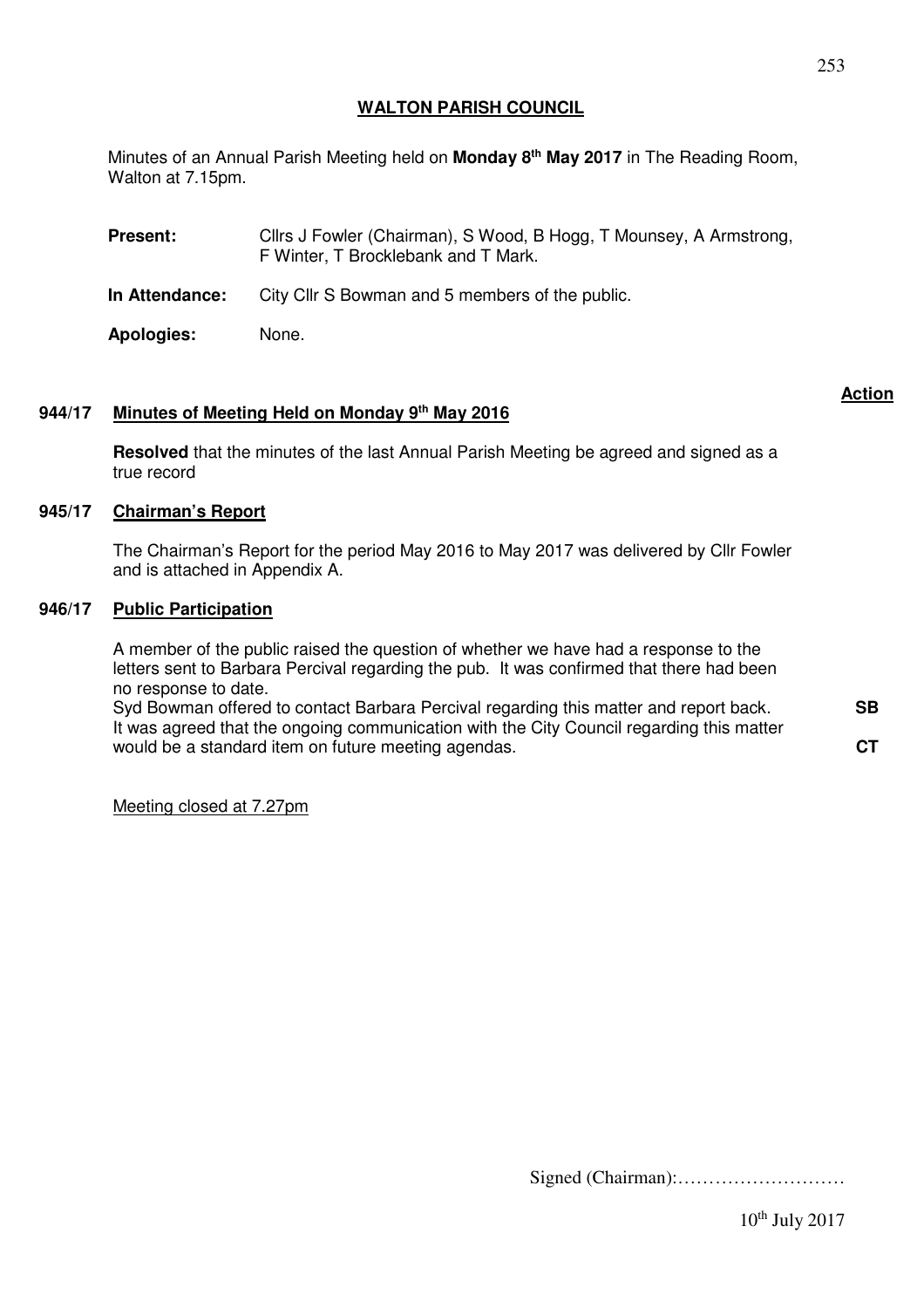# **Appendix A**

#### **Chairman's Report. Walton Parish 2016 to 2017.**

Over the last year we have seen some changes, the most significant being the change of Council Clerk from Sarah Kyle to Caroline Thirwell. Sarah has been an outstanding clerk for the Parish Council but decided to leave in October last year and hence the Council thanks her for her contribution, help and advice. Caroline has taken over and is fast learning the systems, I thank her for her help in the transition.

I would also, once again like to thank all of the Council team for their individual help, support and input to the parish. Thank you to the City Councillors Syd Bowman and John Mallinson for their regular support and help.

The Council have had to follow up on some difficult issues over the last year:

Setting the Precept for 2017/2018. The tax the parish council collects from each household and is paid alongside the council tax payment. As identified last year spending has had to be reduced and carefully controlled over 2016/17 to be more in line with the normal parish incomes. Although yet to be completely confirmed (delay due to bank account authorisation) I expect spending to be still slightly above the level of income.

Once again the budget for 2017/18 has been organised into Essential and Nonessential spending and has been focused on maintenance of the village assets such as the Village green, trees and communications. The frustration for the team is that we are going to have to continue to be careful with the spending (support of projects etc.) for this year 2017 to 2018.

Play Area Inspections – The play area is now under Parish council control hence the need for regular inspections and follow up maintenance. It was resolved that a yearly programme of maintenance inspections would be commenced from April 2016 at a cost of £205 per annum. The regular inspections will continue, and will be paid for out of a play area budget that is reducing. Once the money has been used, the Council will need to budget for the play area requirements.

Tree risk assessments were carried out in 2016 identifying some trees needing attention and maintenance. With the help of a grant the council are managing a programme of maintenance that is ongoing through early 2017 as soon as the trees start to grow leaves.

Village green assessments were started in late 2016 to monitor the condition of the green from the point of view of damage from stray livestock, surface water drainage and rubbish. The results of these assessments are now starting to give some meaningful feedback and actions are being discussed and put into place. Examples are an investigation into the drainage of the lower green and who is responsible, cattle straying onto the green and how we control it (although this is not a new subject). An enquiry into fitting a cattle grid at the entrance to the Moss came back with an estimated cost of £25000.

Internal Auditor – Mrs M Warwick has given notice on the position and hence the Council will be advertising for a new person. We thank Mel for her help.

On a slightly lighter note:

The Lime trees around the village green continue to be maintained with regular pruning of the lower foliage by members of the Council.

Defibrillator – Re-training is being organised for this year. Details in the latest Newsletter.

The Newsletter finally made it out at the end of April with two further editions planned for this year.